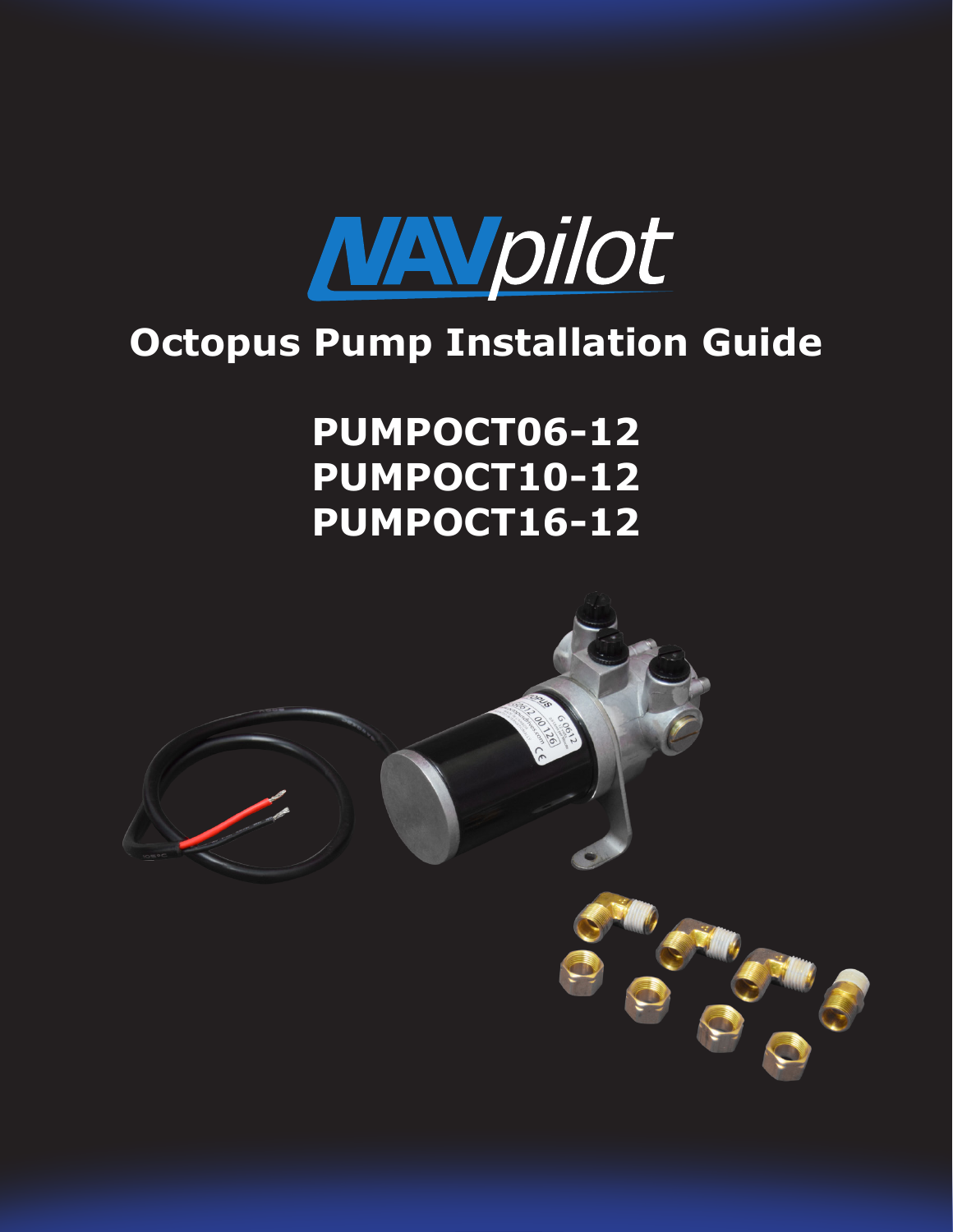

# **INSTALLATION GUIDE – OCTOPUS GEAR PUMPS**

### **A. PUMP FAMILY OVERVIEW**

Octopus High Efficiency Gear Pumps are available in a range of sizes from 0.6 litres per minute to 1.6 litres per minute. They are also available in 12vdc and 24vdc.

# - GEAR PUMP



### **B. PUMP MODELS COVERED:**

1. Octopus Hydraulic Gear Pump:

0.6 Litre per minute – 12v – OCTAFG0612.

- 1.0 Litre per minute 12v OCTAFG1012.
- 1.6 Litre per minute 12v OCTAFG1612.
- 0.6 Litre per minute 24v OCTAFG0624.
- 1.0 Litre per minute 24v OCTAFG1024.
- 1.6 Litre per minute 24v OCTAFG1624.

### **C. PUMP SELECTION - SIZING:**

- 1. When sizing a pump for an autopilot application.
	- The pump works with both balanced and unbalanced cylinders.
	- Match the pump voltage to the power supply voltage from the autopilot course computer.
	- Size the pump considering the autopilot manufacturer's recommended rudder HO-HO speed for the type of vessel and the steering cylinder volume.
	- Rudder HO-HO speed usually falls within 10-15 seconds.

## **D. PUMP PREPARATION AND MOUNTING:**

# **D1. PREPARATION:**

The Octopus Gear Pump housing has  $3 \times \frac{1}{4}$  NPT female ports. For a list of all available hose and fitting options see Table 1.

Octopus Reversing Pump Port Layouts & Fitting Options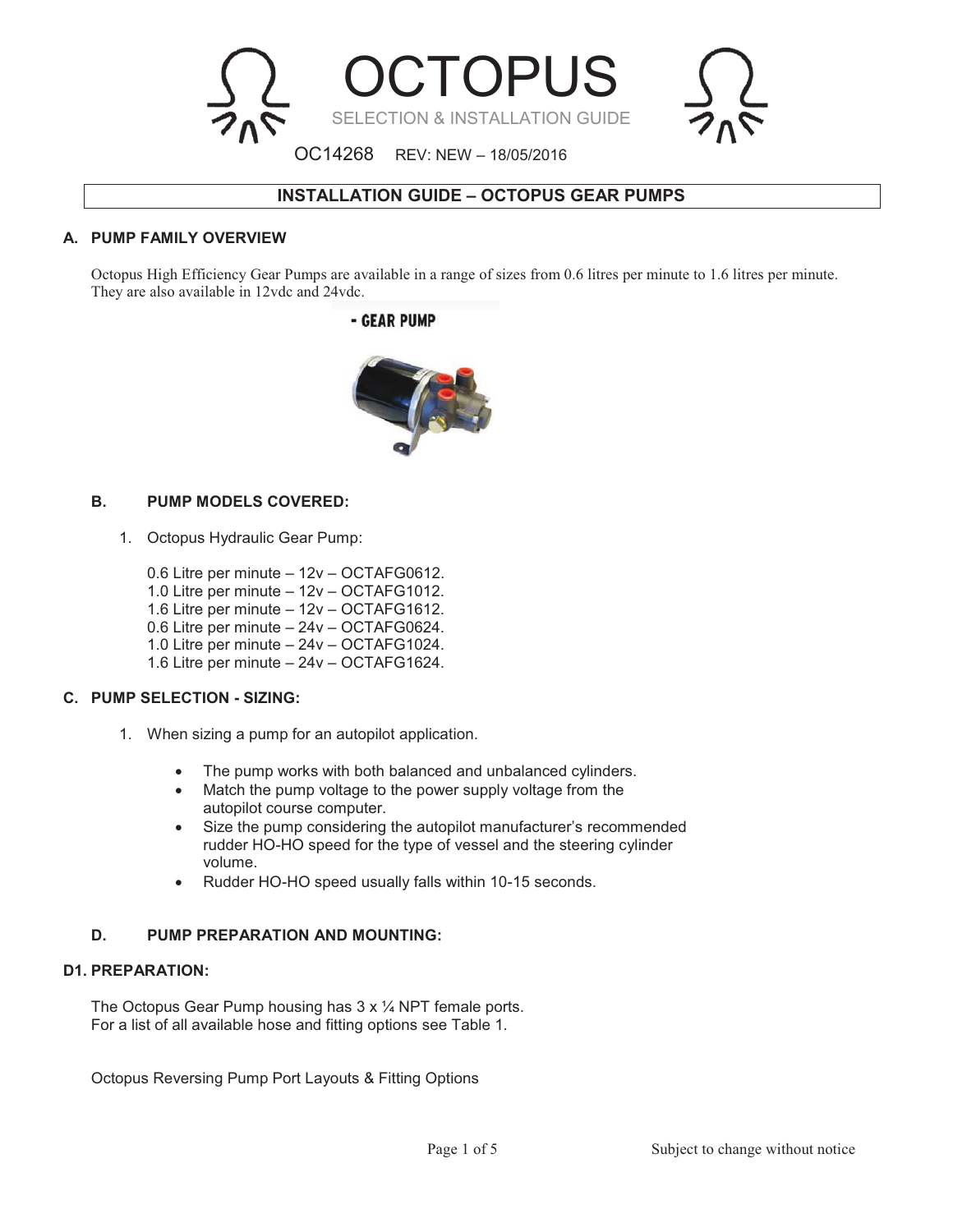# LOPUS **INSTALLATION GUIDE – OCTOPUS GEAR PUMPS**

# **Gear Pump Porting.**

 $\cdot$  3 x  $\frac{1}{4}$  NPT Female Ports – on front face.

• Flexibility to run lines into pump from front, rear or top must be gained by using fittings of best style to suite the desired run. In any combination (example  $2 \times 90$  degree elbows  $\& 1 \times$  straight),

LH Sample shown has 3 x90 degree elbows (without captured sleeve & Nut).

• RH Sample shown has 2 x 90 degree elbows + 1 x straight (without captured sleeve and nut).

• Another option using "T" fittings would be to run lines from the helm pump to one leg of the "T" and a second line from the second leg of the "T" the steering cylinder.





**Table 1:** 

**Additional hose and fitting options:** 

**OC17SUK42- 30", 750MM Hose and fitting kit, including NPT and ORB style Helm "T" fitting kits** 

**OC17SUK47- 4 Piece Orb style Helm "T" fitting kit to fit Seastar helms 2014 or newer OC17SUK46- 4 Piece NPT style Helm "T" fitting kit to fit most helms 2014 or older**

# **D2. MOUNTING:**

The Octopus pump must be located at a level lower than the helm pump; it can be mounted in any orientation. Care should be taken to ensure that the reservoir hose runs in an upwards path towards the Helm pump reservoir connection with no loops or dips. This direct upwards path will ensure that no air pockets can get trapped. The steering lines should also run as directly as possible.

# **E. HYDRAULIC CONNECTIONS:**

- 1. In any hydraulic system it is important to use flexible hoses between the pump and the copper tubing to protect the tubing against fatigue and also to isolate the more rigid tubing/structure from any noise that the pump may generate.
- 2. The 2 steering ports must be connected to the tubes connecting the hand steering helm pump to the steering cylinder.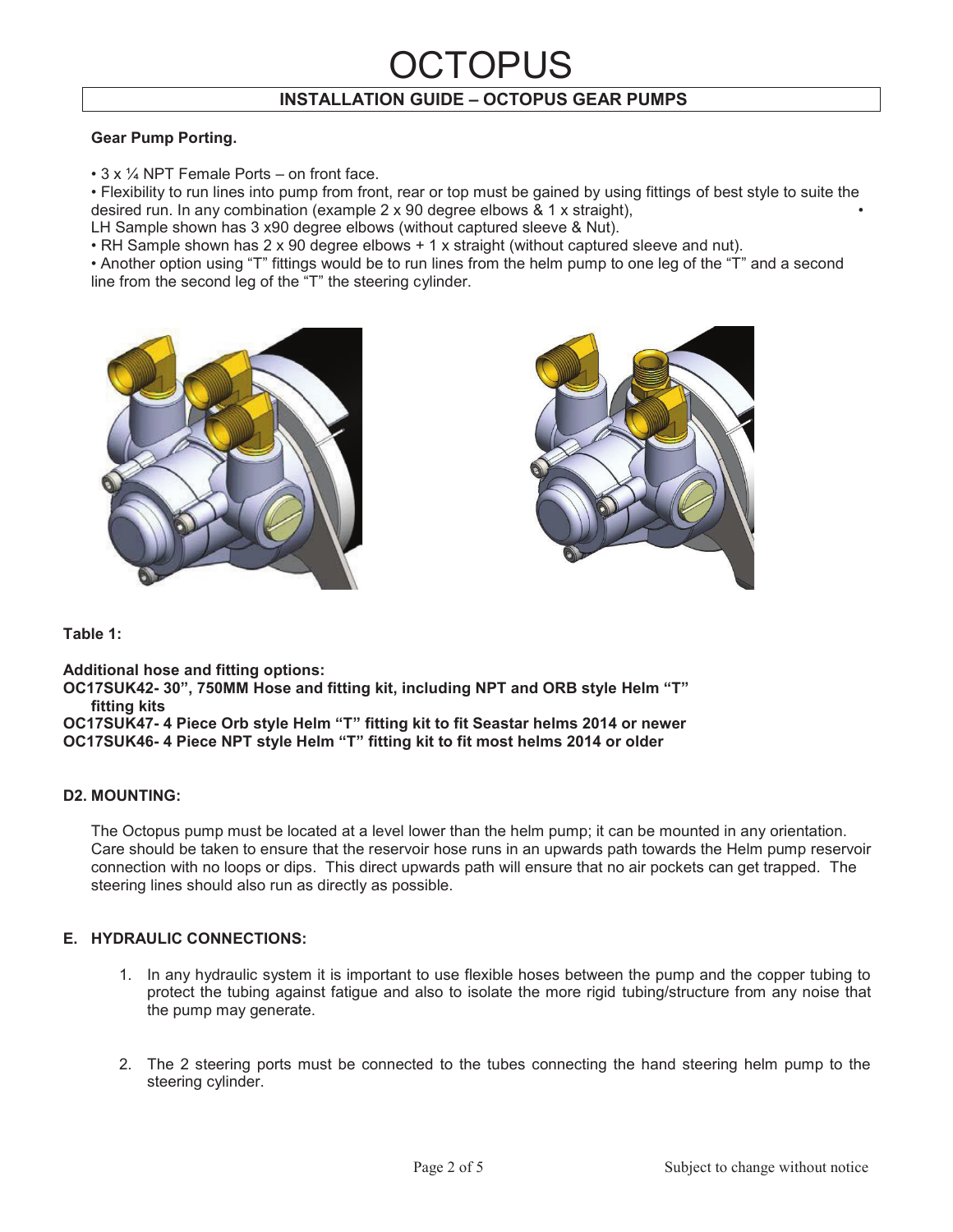# TOPUS

# **INSTALLATION GUIDE – OCTOPUS GEAR PUMPS**

3. The reservoir port must be connected to the existing reservoir on the steering system. This is either a separate pressurized reservoir or the steering helm itself. There is usually a port on the bottom of the helm pump. If there are 2 helm stations; use the most convenient.

### **CAUTION:**

- 1. Ensure that the existing hydraulic system has non-return (lock out) valves (check with the steering system manufacturer); if it does not, then suitable valves must be fitted. Most modern steering systems do include non-return valves.
- 2. A suitable liquid pipe thread sealer may be used sparingly. Do not use plastic or PTFE tape, this can very easily separate and allow fragments into the system.

## **F. ELECTRICAL CONNECTIONS:**

Follow the autopilot manufacturer's instructions when connecting up the Octopus pump. Correct sizing of cable is important. You have purchased the most efficient autopilot pump available today and it is not to your advantage to compromise its performance by using undersize cable. Ensure all electrical connections are properly made.

# **G. TYPICAL HYDRAULIC RETRO-FIT INSTALLATION PROCEDURE:**

(Diagrams on next page)

### **The following example is based upon;**

- · A vessel with a 2 line hydraulic steering system.
- An existing manual steering helm with 1/4NPT ports.
- · Utilizing an Octopus Hydraulic Hose and Fitting Kit OC17SUK42
- i. Working on the back side of the helm pump, identify and tag one of the existing steering hoses and its port to assist in re-assembly.
- ii. Disconnect 2 existing steering hoses.
- iii. Remove and discard 2 fittings from the steering ports.
- iv. Remove and discard the reservoir blanking plug from the lower port.
- v. Install 2 tee fittings into steering ports
- vi. Install either a straight or 90º angle fitting into the lower helm reservoir port (choice depends on the routing of the hose assembly – straight shown in diagrams).
- vii. Re-connect 2 existing steering hoses to the most suitable connection of the tee fittings. (ensure that steering hoses are connected to the correct side using tags applied in step i.).
- viii. Choice of connection depends on the routing of the existing steering hoses in-line shown in diagrams.
- ix. Connect 2 high pressure steering hoses supplied with kit to the remaining connection of tee fittings.
- x. Connect 1 x low pressure transparent hose supplied with kit to reservoir port fitting.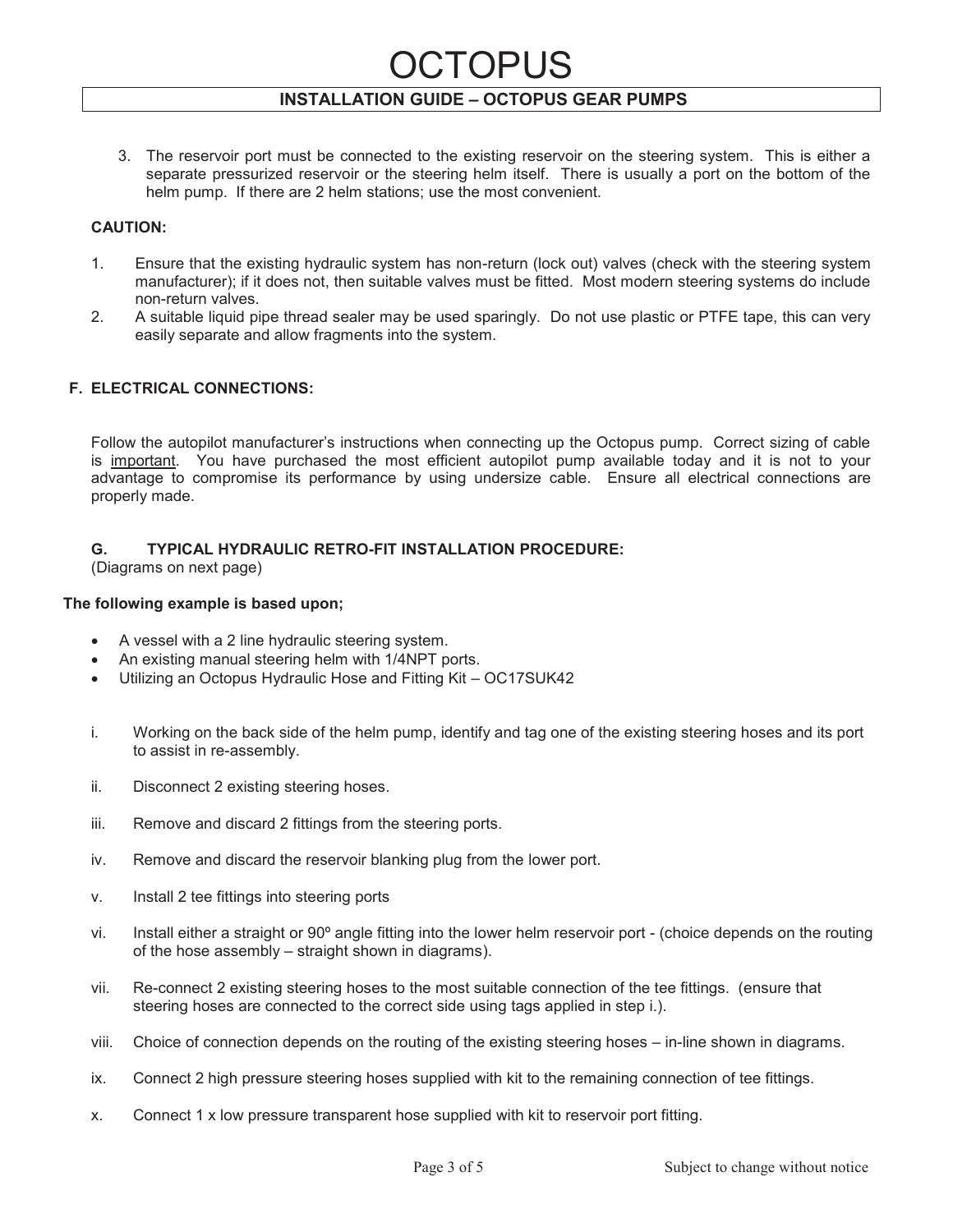# **DCTOPUS**

# **INSTALLATION GUIDE – OCTOPUS GEAR PUMPS**

- xi. Install supplied fittings into Octopus pump as required to suit hose routing.
- xii. Connect the 2 high pressure steering hoses and 1 low pressure transparent hose to Octopus pump.
- xiii. Secure Octopus pump to vessel structure.
- xiv. There will be fittings that are not used they can be discarded.
- xv. To increase the length of the standard hoses; additional hoses can be spliced.
- xvi. Custom length hoses are available from the factory.